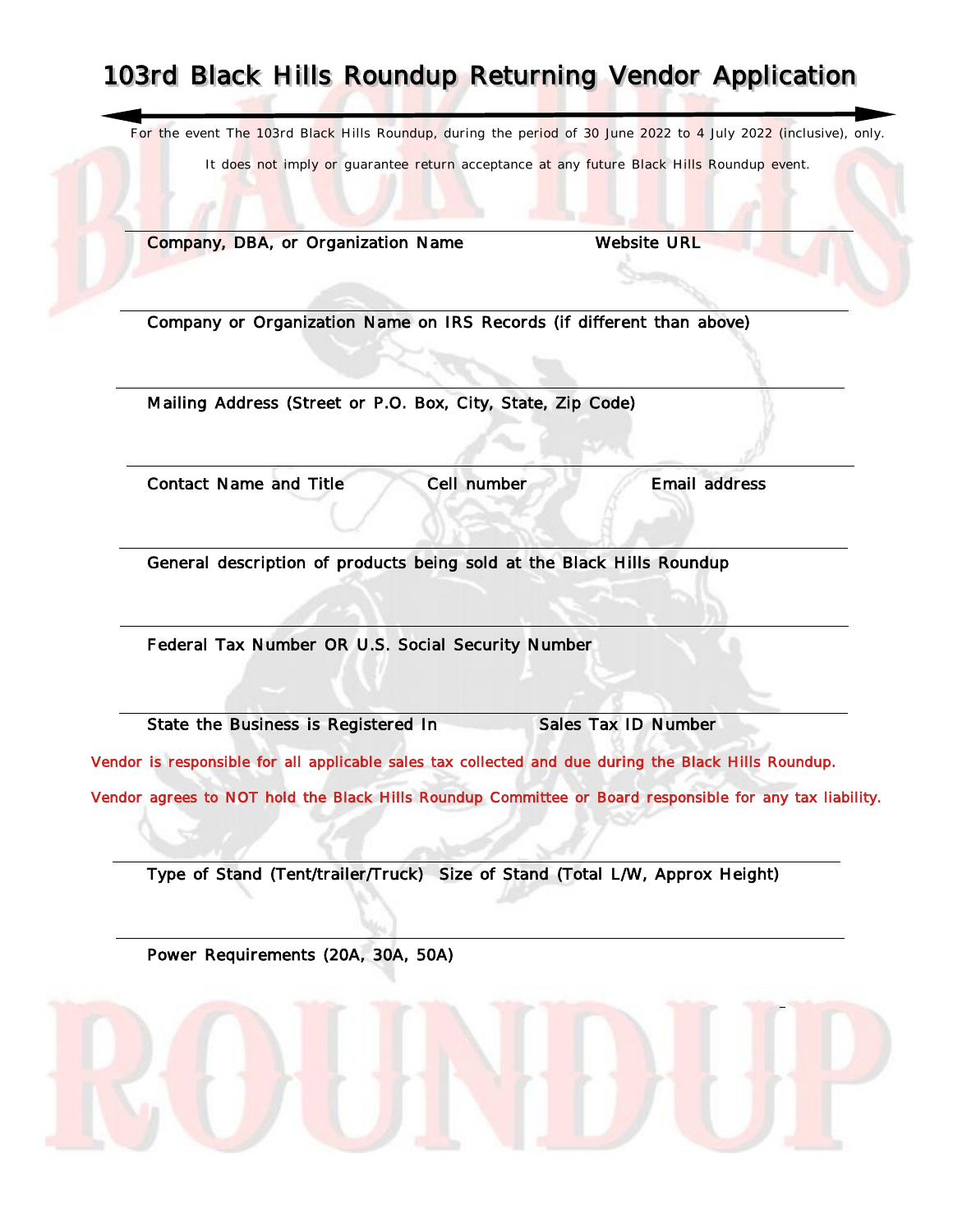### 103rd Black Hills Roundup Returning Vendor Application

#### <Continued>

#### Merchandise Vendor Fees:

Rodeo Grounds Vendor Area by the river (trailer pull-in area) - \$400 per trailer (Site sizes vary) Under the Grandstands - \$400 per site (10' x 20' tent or table space). Larger spaces can be made available (15'x25' or 10'x40' for example) at a cost of \$2.00 per sq.ft. No trailers under the grandstands, no propane or generators.

#### Food Vendor Fees:

Food Vendor Area between the Beer Garden and the Concessions Building - up to !8' total length, includes one plug-in up to 50A, water hydrant nearby - \$400.00.

Gate 2 Food Vendor Site - small trailer site between grandstands, one plug-in up to 30A, water hydrant nearby - \$400.00

Reserved Grandstands/VIP/Contestants Food Vendor Site - small trailer site, end of Reserved Grandstands. 15A plug-ins close by, 50A available by extension cord, no water close by - \$200.00 (When the new VIP grandstands are completed, this price will go up.)

Number and type of sites requested: \_\_\_\_\_\_\_\_\_\_\_\_\_\_\_\_\_\_\_\_\_\_\_\_\_\_\_\_\_\_\_\_\_\_\_\_\_ Total: \$\_\_\_\_\_\_\_\_\_ Number of Gate Entry Passes requested for you and your employees -Vendor Gate Passes grant access to the Vendor area only. They do not grant admittance to the grandstands. Anyone found in the grandstands without a rodeo ticket may be removed.

The Black Hills Roundup requires a certificate of Liability Insurance as part of your registration.

No vendor may sell, solicit, give away or distribute alcohol or food without prior approval of the Black Hills Roundup. Violation of this clause will terminate this Vendor Agreement and is just cause for removal of the stand from the Roundup Grounds. Vendor fees are then non-refundable.